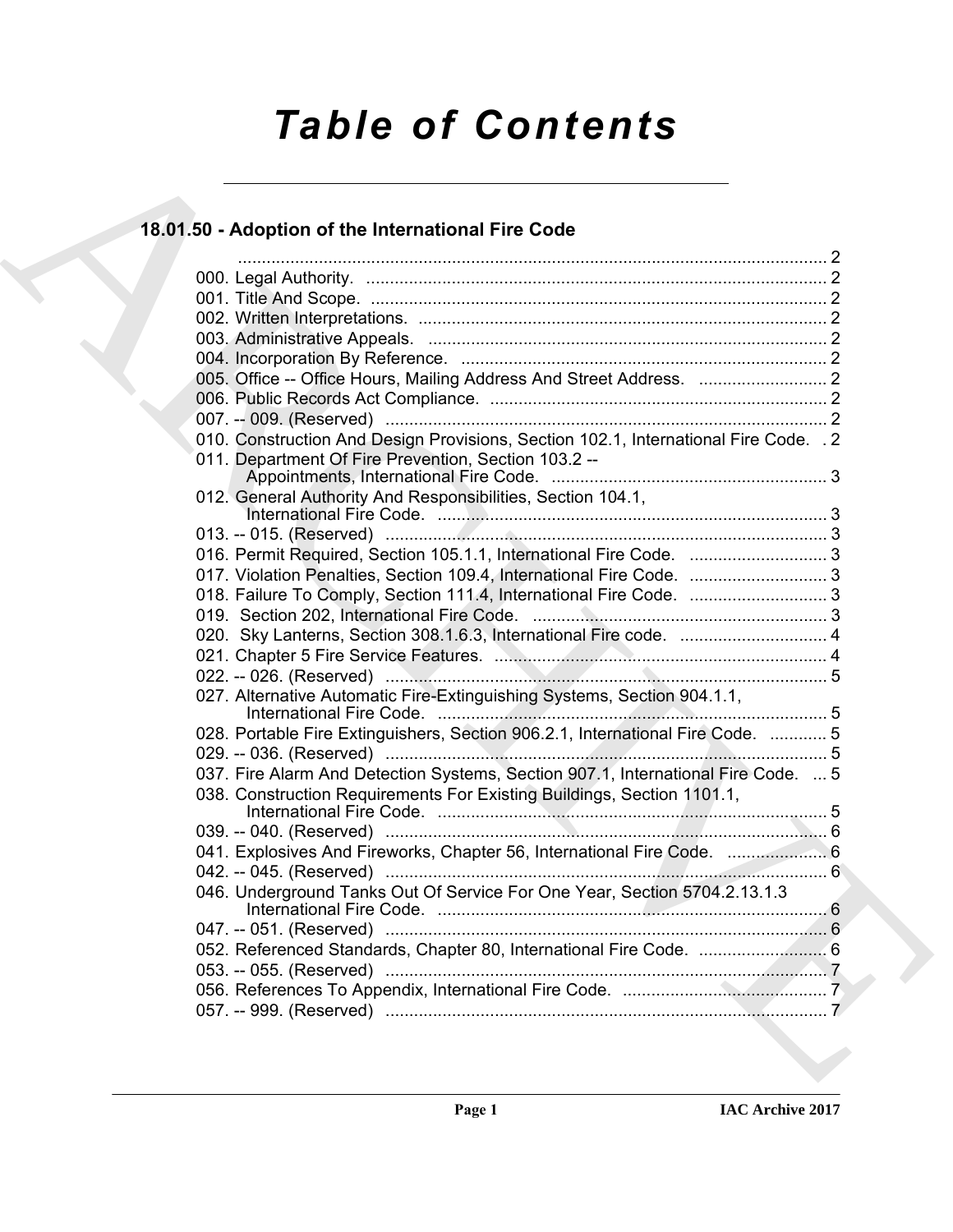### **IDAPA 18 TITLE 01 CHAPTER 50**

# **18.01.50 - ADOPTION OF THE INTERNATIONAL FIRE CODE**

# <span id="page-1-2"></span><span id="page-1-1"></span><span id="page-1-0"></span>**000. LEGAL AUTHORITY.**

These rules are promulgated and adopted pursuant to the authority vested in the Director under Title 41, Chapter 2, Idaho Code. (7-1-99) Idaho Code. (7-1-99)

# <span id="page-1-3"></span>**001. TITLE AND SCOPE.**

**01.** Title. These rules shall be cited as IDAPA 18.01.50, Rules of the Idaho Department of Insurance, Chapter 50. "Adoption of the International Fire Code." (4-7-11) Title 01, Chapter 50, "Adoption of the International Fire Code."

**15.01.50 - ADOPTION OF THE INTERNATIONAL FIRE CODE<br>
(M).** LEGAL AUTIDONTY shaped parsons to the subsets) vested in the Director under Title 41. Captural 16.<br>
(M). THE ANS SCOPE.<br>
(M). THE ANS SCOPE.<br>
(M). THE ANS SCOPE.<br> **02. Scope**. Pursuant to the authority provided by Section 41-253, Idaho Code, the State Fire Marshal hereby adopts the 2000 edition of the International Fire Code, with appendices thereto, and such later editions that may be so published and adopted by the State Fire Marshal, as the minimum standard for the protection of life and property from fire and explosion in the state of Idaho. All such later editions, and appendices thereto, shall be adopted<br>in accordance with Section 67-5229. Idaho Code. (4-7-11) in accordance with Section 67-5229, Idaho Code.

# <span id="page-1-4"></span>**002. WRITTEN INTERPRETATIONS.**

In accordance with Section 67-5201(19)(b)(iv), Idaho Code, this agency may have written statements which pertain to the interpretation of the rules of the chapter, or the documentation of compliance with the rules of this chapter. These documents will be available for public inspection and copying at cost in the main office and each regional or district office of this agency. district office of this agency.

# <span id="page-1-5"></span>**003. ADMINISTRATIVE APPEALS.**

Any administrative appeal regarding this chapter should be made in accordance with Chapter 2, Title 41, Idaho Code, and to the extent not in conflict therewith, Chapter 52, Title 67, Idaho Code, as well as IDAPA 04.11.01, "Idaho Rules of Administrative Procedure of the Attorney General." (5-3-03)

# <span id="page-1-11"></span><span id="page-1-6"></span>**004. INCORPORATION BY REFERENCE.**

<span id="page-1-12"></span>**01. 2015 International Fire Code**. In accordance with Section 67-5229, Idaho Code, and pursuant to the authority provided by Section 41-253, Idaho Code, the State Fire Marshal hereby adopts the 2015 edition of the International Fire Code as published by the International Code Council. Any revisions, additions, deletions and/or appendices to the 2015 International Fire Code are included herein. (3-29-17) appendices to the 2015 International Fire Code are included herein.

<span id="page-1-13"></span>**02. Availability of Referenced Material**. Copies of the 2015 edition of the International Fire Code are available for public inspection at the office of the State Fire Marshal. The 2015 International Fire Code and supplements thereto may be purchased by writing the International Code Council, 25442 Network Place, Chicago, Illinois 60673 or online through the electronic store on the Council's website at http://www.iccsafe.org. (3-29-17)

# <span id="page-1-7"></span>**005. OFFICE -- OFFICE HOURS, MAILING ADDRESS AND STREET ADDRESS.**

The office of the State Fire Marshal is located at 700 West State Street, third floor, Boise Idaho. The business hours are 8 am through 5 pm, Monday through Friday. The mailing address is State Fire Marshal, Department of Insurance, P.O. Box 83720, Boise, ID 83720-0043. The department's website is http://www.doi.jdaho.gov. (4-7-11) P.O. Box 83720, Boise, ID 83720-0043. The department's website is http://www.doi.idaho.gov.

# <span id="page-1-8"></span>**006. PUBLIC RECORDS ACT COMPLIANCE.**

Any records associated with this rule are subject to the provisions of the Idaho Public records Law, Title 74, Chapter 1, Idaho Code. (4-7-11)

# <span id="page-1-9"></span>**007. -- 009. (RESERVED)**

<span id="page-1-10"></span>**010. CONSTRUCTION AND DESIGN PROVISIONS, SECTION 102.1, INTERNATIONAL FIRE CODE.**

Delete Item No. 3 of Section 102.1, International Fire Code. (5-3-03)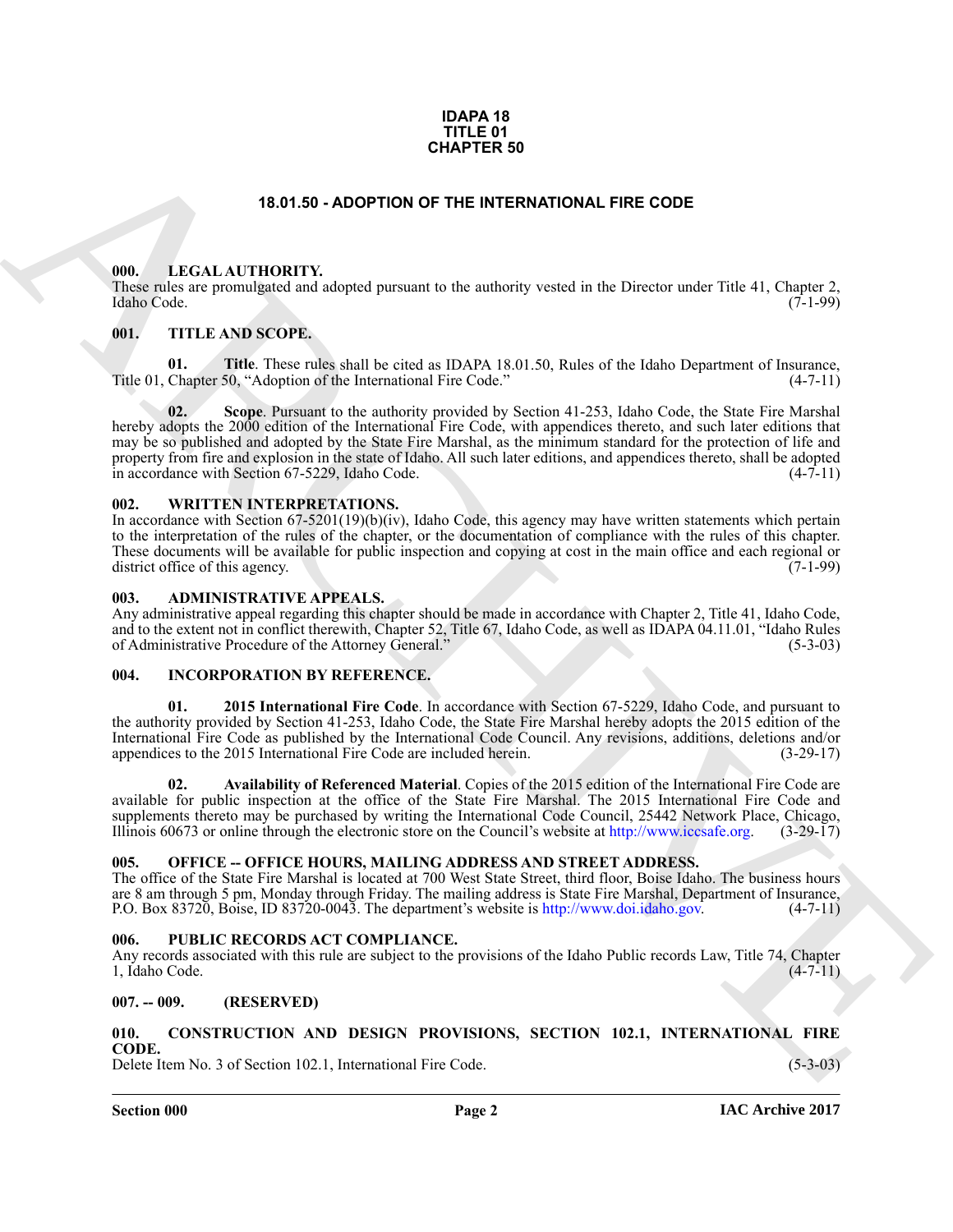### <span id="page-2-7"></span><span id="page-2-0"></span>**011. DEPARTMENT OF FIRE PREVENTION, SECTION 103.2 -- APPOINTMENTS, INTERNATIONAL FIRE CODE.**

# <span id="page-2-10"></span><span id="page-2-9"></span><span id="page-2-1"></span>**012. GENERAL AUTHORITY AND RESPONSIBILITIES, SECTION 104.1, INTERNATIONAL FIRE CODE.**

| <b>Department of Insurance</b>      |                                                                                                                                                                                                                                                                                                                                                                                  |                | <b>Adoption of the International Fire Code</b>     |
|-------------------------------------|----------------------------------------------------------------------------------------------------------------------------------------------------------------------------------------------------------------------------------------------------------------------------------------------------------------------------------------------------------------------------------|----------------|----------------------------------------------------|
| 011.                                | <b>DEPARTMENT</b><br>OF<br><b>FIRE</b><br>PREVENTION,<br><b>INTERNATIONAL FIRE CODE.</b><br>Delete the following language in section 103.2 of the International Fire Code: " and the fire code official shall not<br>be removed from office except for cause and after full opportunity to be heard on specific and relevant charges by and<br>before the appointing authority." | <b>SECTION</b> | 103.2<br><b>APPOINTMENTS,</b><br>--<br>$(3-20-14)$ |
| 012.                                | <b>GENERAL AUTHORITY AND RESPONSIBILITIES, SECTION 104.1, INTERNATIONAL FIRE</b>                                                                                                                                                                                                                                                                                                 |                |                                                    |
| CODE.                               | Add the following second paragraph to Section 104.1, General, International Fire Code:                                                                                                                                                                                                                                                                                           |                | $(5-3-03)$                                         |
| 01.                                 | Fire Chief's Authority. The fire chief is authorized to administer and enforce this code. Under the<br>chief's direction, the fire department is authorized to enforce all ordinances of the jurisdiction pertaining to: (5-3-03)                                                                                                                                                |                |                                                    |
| a.                                  | The prevention of fires;                                                                                                                                                                                                                                                                                                                                                         |                | $(5-3-03)$                                         |
| $\mathbf{b}$ .                      | The suppression or extinguishment of dangerous or hazardous fires;                                                                                                                                                                                                                                                                                                               |                | $(5-3-03)$                                         |
| c.                                  | The storage, use and handling of hazardous materials;                                                                                                                                                                                                                                                                                                                            |                | $(5-3-03)$                                         |
| d.<br>fire-extinguishing equipment; | The installation and maintenance of automatic, manual and other private fire alarm systems and                                                                                                                                                                                                                                                                                   |                | $(5-3-03)$                                         |
| e.                                  | The maintenance and regulation of fire escapes;                                                                                                                                                                                                                                                                                                                                  |                | $(5-3-03)$                                         |
| f.                                  | The maintenance of fire protection and the elimination of fire hazards on land and in buildings, and<br>other property, including those under construction;                                                                                                                                                                                                                      |                | $(5-3-03)$                                         |
| g.                                  | The maintenance of means of egress; and                                                                                                                                                                                                                                                                                                                                          |                | $(5-3-03)$                                         |
| h.                                  | The investigation of the cause, origin and circumstances of fire and unauthorized releases of<br>hazardous materials, for authority related to control and investigation of emergency scenes, see Section 104.11.                                                                                                                                                                |                | $(5-3-03)$                                         |
| $013. - 015.$                       | (RESERVED)                                                                                                                                                                                                                                                                                                                                                                       |                |                                                    |
| 016.                                | PERMIT REQUIRED, SECTION 105.1.1, INTERNATIONAL FIRE CODE.<br>Delete "the required permit" from the last sentence of Section 105.1.1 of the International Fire Code and add "a<br>permit if required by the authority having jurisdiction."                                                                                                                                      |                | $(3-20-14)$                                        |
| 017.                                | VIOLATION PENALTIES, SECTION 109.4, INTERNATIONAL FIRE CODE.<br>In the first sentence of Section 109.4 of the International Fire Code, delete "[SPECIFY OFFENCE], punishable by a<br>fine of not more than [AMOUNT] dollars, or by imprisonment not exceeding [NUMBER OF DAYS], or both such<br>fine and imprisonment" and add the word "misdemeanor".                           |                | $(3-20-14)$                                        |
| 018.                                | FAILURE TO COMPLY, SECTION 111.4, INTERNATIONAL FIRE CODE.<br>In Section 111.4, International Fire Code, delete this entire section.                                                                                                                                                                                                                                             |                | $(5-3-03)$                                         |
| 019.                                | SECTION 202, INTERNATIONAL FIRE CODE.                                                                                                                                                                                                                                                                                                                                            |                |                                                    |
| 01.                                 | Fire Code Official. Add "or as appropriate the Idaho State Fire Marshal" to the end of the<br>definition for FIRE CODE OFFICIAL in Section 202 of the International Fire Code.                                                                                                                                                                                                   |                | $(3-29-17)$                                        |
| 02.                                 | Driveway. Add "DRIVEWAY. A vehicular ingress and egress route that serves no more than five<br>(5) single family dwellings, not including accessory structures."                                                                                                                                                                                                                 |                | $(3-29-17)$                                        |
|                                     |                                                                                                                                                                                                                                                                                                                                                                                  |                |                                                    |

# <span id="page-2-2"></span>**013. -- 015. (RESERVED)**

# <span id="page-2-11"></span><span id="page-2-3"></span>**016. PERMIT REQUIRED, SECTION 105.1.1, INTERNATIONAL FIRE CODE.**

# <span id="page-2-16"></span><span id="page-2-4"></span>**017. VIOLATION PENALTIES, SECTION 109.4, INTERNATIONAL FIRE CODE.**

# <span id="page-2-8"></span><span id="page-2-5"></span>**018. FAILURE TO COMPLY, SECTION 111.4, INTERNATIONAL FIRE CODE.**

# <span id="page-2-15"></span><span id="page-2-14"></span><span id="page-2-13"></span><span id="page-2-12"></span><span id="page-2-6"></span>**019. SECTION 202, INTERNATIONAL FIRE CODE.**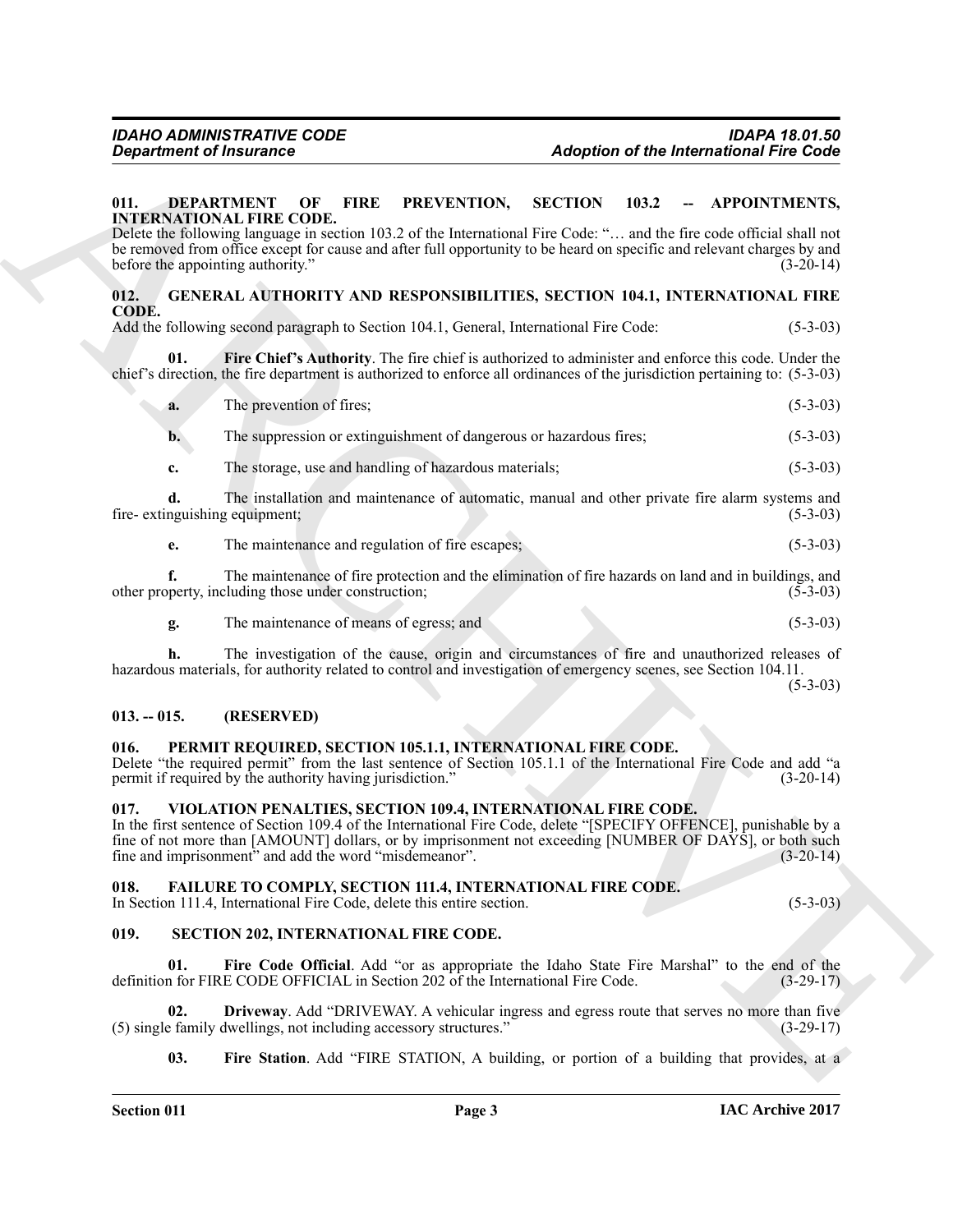minimum, all weather protection for fire apparatus. Temperatures inside the building used for this purpose must be maintained at above thirty-two (32) degrees Fahrenheit." (3-29-17) maintained at above thirty-two (32) degrees Fahrenheit."

# <span id="page-3-6"></span><span id="page-3-0"></span>**020. SKY LANTERNS, SECTION 308.1.6.3, INTERNATIONAL FIRE CODE.**

<span id="page-3-8"></span><span id="page-3-7"></span>**01. Untethered Sky lanterns**. To section 308.1.6.3 delete the sentence: "A person shall not release or cause to be released an untethered sky lantern."

Graphiton of the International Fire Color numerical and the International Fire Color numerical and the University of Color numerical and the University of Color numerical and the University of Color numerical and the Univ **02. Sky lantern permit.** To section 308.1.6.3 add the following: "A person shall not release or cause to be released a sky lantern, tethered or untethered without obtaining a permit, if required by the fire code or jurisdiction. When, in the opinion of the fire code official, the release of sky lanterns, tethered or untethered, constitutes a danger to persons or property, based on the current weather conditions, knowledge of topography, vegetation, or any other reasonable factor, is authorized to require additional safeguards prior to the release of sky lanterns. The fire code official may suspend, revoke, postpone, or prohibit the release of any sky lantern at any time." (3-29-17)

<span id="page-3-2"></span><span id="page-3-1"></span>

| 021. |  | <b>CHAPTER 5 FIRE SERVICE FEATURES.</b> |  |  |
|------|--|-----------------------------------------|--|--|
| .    |  |                                         |  |  |

Make the following changes within Chapter 5 of the International Fire Code; (3-20-14)

<span id="page-3-3"></span>

| 01. | Section 501. |  | $(4-7-11)$ |
|-----|--------------|--|------------|
|     |              |  |            |

**a.** To section 501.3 after the phrase, Construction documents for proposed, add the word "driveways."  $(4 - 7 - 11)$ 

<span id="page-3-4"></span>

| b.  | To section 501.4 after the phrase, When fire apparatus access roads, add the word "driveways." | $(4-7-11)$  |
|-----|------------------------------------------------------------------------------------------------|-------------|
| 02. | Section 502.                                                                                   | $(3-29-17)$ |
| а.  | To section 502, add the following word "DRIVEWAY."                                             | $(3-29-17)$ |

- <span id="page-3-5"></span>**b.** To section 502, add the words "FIRE STATION." (3-29-17)
- **03. Section 503**. (4-7-11)
	- **a.** To section 503 add the words, "AND DRIVEWAYS" to the section heading. (4-7-11)

**b.** To section 503.1.1 add the following sentence, "Driveways shall be provided and maintained in ce with Sections 503.1.1 through 503.13." (3-29-17) accordance with Sections 503.1.1 through 503.13."

**c.** To section 503.6 delete the sentence, The installation of security gates across a fire apparatus access road shall be approved by the fire chief. (4-7-11)

**d.** Add the following section, "503.7 Driveways. Driveways shall be provided when any portion of an exterior wall of the first story of a building is located more than 150 feet (45720mm) from a fire apparatus access road. Driveways shall provide a minimum unobstructed width of 12 feet (3658mm) and a minimum unobstructed height of 13 feet 6 inches (4115mm). Driveways in excess of 150 feet (45720mm) in length shall be provided with turnarounds. Driveways in excess of 200 feet (60960mm) in length and less than 20 feet (6096mm) in width may require turnouts in addition to turnarounds." (4-7-11)

**e.** Add the following section, "503.7.1 Limits. A driveway shall not serve in excess of five single  $f_{\text{amily}}$  dwellings."  $(4-7-1)$ 

**f.** Add the following section, "503.7.2 Turnarounds. Driveway turnarounds shall have an inside turning radius of not less than 30 feet (9144mm) and an outside turning radius of not less than 45 feet (13716mm). Driveways that connect with an access road or roads at more than one point may be considered as having a turnaround if all changes of direction meet the radius requirements for driveway turnarounds." (4-7-11) turnaround if all changes of direction meet the radius requirements for driveway turnarounds."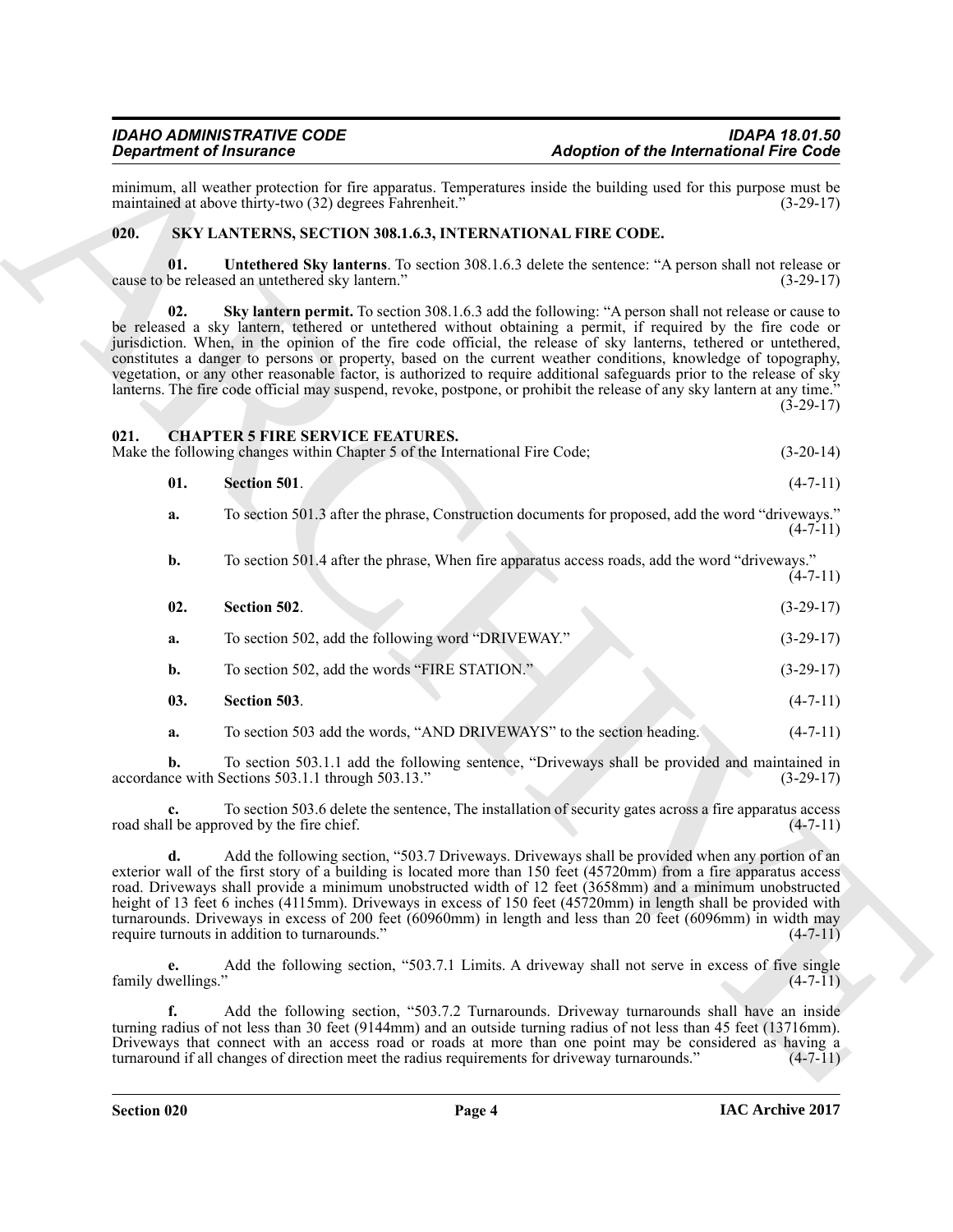**g.** Add the following section, "503.7.3 Turnouts. Where line of sight along a driveway is obstructed by a man-made or natural feature, turnouts shall be located as may be required by the fire code official to provide for safe passage of vehicles. Driveway turnouts shall be of an all-weather road surface at least 10 feet (3048mm) wide and  $30 \text{ feet } (9144 \text{mm}) \text{ long.}$ " (4-7-11)

**h.** Add the following section, "503.7.4 Bridge Load Limits. Vehicle load limits shall be posted at both entrances to bridges on driveways and private roads. Design loads for bridges shall be established by the fire code official." (4-7-11)

**Expansion of Insurance Cases and the University Case of the International Fire Gode<br>
Vg manifesto contains the contains of the University Case is a contained by the two states of the University Case is a change of the Un i.** Add the following section, "503.7.5 Address markers. All buildings shall have a permanently posted address, which shall be placed at each driveway entrance and be visible from both directions of travel along the road. In all cases, the address shall be posted at the beginning of construction and maintained thereafter. The address shall be visible and legible from the road on which the road on which the address is located. Address signs along one-way roads shall be visible from both the intended direction of travel and the opposite direction. Where multiple address's are required at a single driveway, they shall be mounted on a single post, and additional signs shall<br>be posted at locations where driveways divide." be posted at locations where driveways divide."

Add the following section, "503.7.6 Grade. The gradient for driveways shall not exceed 10 percent w the fire code official." (4-7-11) unless approved by the fire code official."

**k.** Add the following section, "503.7.7 Security Gates. Where security gates are installed, they shall have an approved means of emergency operation. The security gates and emergency operation shall be maintained operational at all times."

**l.** Add the following section, "503.7.8 Surface. Driveways shall be designed and maintained to support the imposed loads of local responding fire apparatus and shall be surfaced as to provide all weather driving capabilities." (4-7-11) capabilities." (4-7-11)

**04. Section 507**. To section 507.2 Type of water supply. delete the existing language and add the following, "A water supply shall consist of water delivered by fire apparatus, reservoirs, pressure tanks, elevated tanks, water mains or other sources approved by the fire code official capable of providing the required fire flow. Exception. The water supply required by this code shall only apply to structures served by a municipal fire department or a fire protection district and within ten miles  $(16093m)$  of a responding fire station."  $(4-7-11)$ 

# <span id="page-4-0"></span>**022. -- 026. (RESERVED)**

# <span id="page-4-6"></span><span id="page-4-1"></span>**027. ALTERNATIVE AUTOMATIC FIRE-EXTINGUISHING SYSTEMS, SECTION 904.1.1, INTERNATIONAL FIRE CODE.**

Add the following language to the beginning of section 904.1.1 of the International Fire Code, "If required by the authority having jurisdiction.". (3-29-17) authority having jurisdiction,".

# <span id="page-4-10"></span><span id="page-4-2"></span>**028. PORTABLE FIRE EXTINGUISHERS, SECTION 906.2.1, INTERNATIONAL FIRE CODE.**

Add the following language to the beginning of section 9.6.2.1 of the International Fire Code, "If required by the authority having jurisdiction,". (3-20-14) authority having jurisdiction,".

# <span id="page-4-3"></span>**029. -- 036. (RESERVED)**

# <span id="page-4-9"></span><span id="page-4-8"></span><span id="page-4-4"></span>**037. FIRE ALARM AND DETECTION SYSTEMS, SECTION 907.1, INTERNATIONAL FIRE CODE.** Notification Devices. When fire alarm systems not required by the International Fire Code are installed, the notification devices shall meet the minimum design and installation requirements for systems which are required by this code. Intent: (Non-required fire alarm systems shall provide the same level of occupant notification that required systems provide). (5-3-03)

# <span id="page-4-7"></span><span id="page-4-5"></span>**038. CONSTRUCTION REQUIREMENTS FOR EXISTING BUILDINGS, SECTION 1101.1, INTERNATIONAL FIRE CODE.**

Add the following language to the end of section 1101.1 of the International Fire Code, "only, if in the opinion of the

systems provide).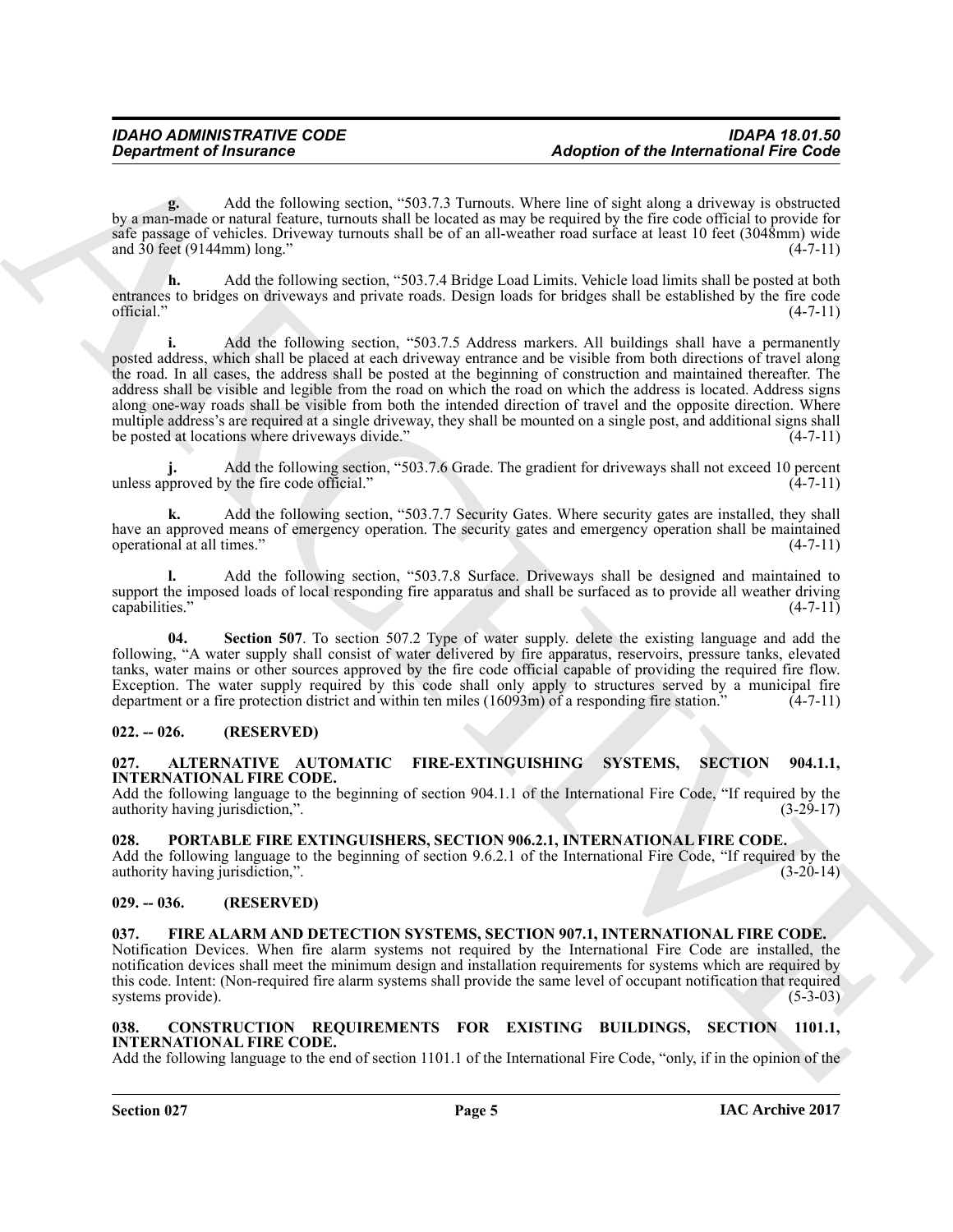# <span id="page-5-0"></span>**039. -- 040. (RESERVED)**

# <span id="page-5-6"></span><span id="page-5-1"></span>**041. EXPLOSIVES AND FIREWORKS, CHAPTER 56, INTERNATIONAL FIRE CODE.**

### <span id="page-5-2"></span>**042. -- 045. (RESERVED)**

# <span id="page-5-8"></span><span id="page-5-3"></span>**046. UNDERGROUND TANKS OUT OF SERVICE FOR ONE YEAR, SECTION 5704.2.13.1.3 INTERNATIONAL FIRE CODE.**

### <span id="page-5-4"></span>**047. -- 051. (RESERVED)**

### <span id="page-5-7"></span><span id="page-5-5"></span>**052. REFERENCED STANDARDS, CHAPTER 80, INTERNATIONAL FIRE CODE.**

| <b>Department of Insurance</b>                                              |                                 | <b>Adoption of the International Fire Code</b>                                                                                                                                                                                                                                                                                                                                                                                                                                                                                                       |               |          |             |
|-----------------------------------------------------------------------------|---------------------------------|------------------------------------------------------------------------------------------------------------------------------------------------------------------------------------------------------------------------------------------------------------------------------------------------------------------------------------------------------------------------------------------------------------------------------------------------------------------------------------------------------------------------------------------------------|---------------|----------|-------------|
| fire code official, they constitute a distinct hazard to life or property." |                                 |                                                                                                                                                                                                                                                                                                                                                                                                                                                                                                                                                      |               |          | $(3-20-14)$ |
| $039. - 040.$<br>(RESERVED)                                                 |                                 |                                                                                                                                                                                                                                                                                                                                                                                                                                                                                                                                                      |               |          |             |
| 041.                                                                        | the International Fire Code.    | <b>EXPLOSIVES AND FIREWORKS, CHAPTER 56, INTERNATIONAL FIRE CODE.</b><br>Delete Sections 5601.1.3, 5601.2.2, 5601.2.3, 5601.2.4.1, 5601.2.4.2, and sections 5608.2, 5608.2.1, and 5608.3 of                                                                                                                                                                                                                                                                                                                                                          |               |          | $(3-20-14)$ |
| $042. - 045.$                                                               | (RESERVED)                      |                                                                                                                                                                                                                                                                                                                                                                                                                                                                                                                                                      |               |          |             |
| 046.                                                                        | <b>INTERNATIONAL FIRE CODE.</b> | UNDERGROUND TANKS OUT OF SERVICE FOR ONE YEAR, SECTION 5704.2.13.1.3<br>Add to Section 5704.2.13.1.3, International Fire Code, the following paragraph: Upon approval of the Chief<br>underground tanks that comply with the performance standards for new or upgraded underground tanks set forth in<br>Title 40 Section 280.20 or 280.21 of the Code of Federal Regulations may remain out of service indefinitely so long<br>as they remain in compliance with the operation, maintenance and release detection requirements of the federal rule. |               |          | $(3-20-14)$ |
| $047. - 051.$                                                               | (RESERVED)                      |                                                                                                                                                                                                                                                                                                                                                                                                                                                                                                                                                      |               |          |             |
| 052.                                                                        |                                 | REFERENCED STANDARDS, CHAPTER 80, INTERNATIONAL FIRE CODE.<br>Beginning on Page 439, of the NFPA Referenced Standards, make the following changes to the listed editions:                                                                                                                                                                                                                                                                                                                                                                            |               |          |             |
|                                                                             |                                 |                                                                                                                                                                                                                                                                                                                                                                                                                                                                                                                                                      |               |          |             |
|                                                                             | <b>Delete</b>                   | Add                                                                                                                                                                                                                                                                                                                                                                                                                                                                                                                                                  | <b>Delete</b> | Add      |             |
|                                                                             | 2-2011                          | 2-2016                                                                                                                                                                                                                                                                                                                                                                                                                                                                                                                                               | 105-2013      | 105-2016 |             |
|                                                                             | 11-2010                         | 11-2016                                                                                                                                                                                                                                                                                                                                                                                                                                                                                                                                              | 110-2013      | 110-2016 |             |
|                                                                             | 13-2013                         | 13-2016                                                                                                                                                                                                                                                                                                                                                                                                                                                                                                                                              |               |          |             |
|                                                                             |                                 |                                                                                                                                                                                                                                                                                                                                                                                                                                                                                                                                                      | 111-2013      | 111-2016 |             |
|                                                                             | 13D-2013                        | 13D-2016                                                                                                                                                                                                                                                                                                                                                                                                                                                                                                                                             | 160-2011      | 160-2016 |             |
|                                                                             | 13R-2013                        | 13R-2016                                                                                                                                                                                                                                                                                                                                                                                                                                                                                                                                             | 170-2012      | 170-2015 |             |
|                                                                             | 14-2013                         | 14-2016                                                                                                                                                                                                                                                                                                                                                                                                                                                                                                                                              | 211-2013      | 211-2016 |             |
|                                                                             | 20-2013                         | 20-2016                                                                                                                                                                                                                                                                                                                                                                                                                                                                                                                                              | 265-2011      | 265-2015 |             |
|                                                                             | 24-2013                         | 24-2016                                                                                                                                                                                                                                                                                                                                                                                                                                                                                                                                              | 303-2011      | 303-2016 |             |
|                                                                             | 30-2012                         | 30-2015                                                                                                                                                                                                                                                                                                                                                                                                                                                                                                                                              | 318-2012      | 318-2015 |             |
|                                                                             | 31-2011                         | 31-2016                                                                                                                                                                                                                                                                                                                                                                                                                                                                                                                                              | 326-2010      | 326-2015 |             |
|                                                                             | 32-2011                         | 32-2016                                                                                                                                                                                                                                                                                                                                                                                                                                                                                                                                              | 400-2013      | 400-2016 |             |
|                                                                             | 35-2011                         | 35-2016                                                                                                                                                                                                                                                                                                                                                                                                                                                                                                                                              | 409-2011      | 409-2016 |             |
|                                                                             | 40-2011                         | 40-2016                                                                                                                                                                                                                                                                                                                                                                                                                                                                                                                                              | 410-2010      | 410-2015 |             |
|                                                                             | 55-2013                         | 55-2016                                                                                                                                                                                                                                                                                                                                                                                                                                                                                                                                              | 701-2010      | 701-2015 |             |
|                                                                             | 56-2012                         | 56-2014                                                                                                                                                                                                                                                                                                                                                                                                                                                                                                                                              | 750-2014      | 750-2015 |             |
|                                                                             | 59A-2013                        | 59A-2016                                                                                                                                                                                                                                                                                                                                                                                                                                                                                                                                             | 914-2010      | 914-2015 |             |

**Section 041 Page 6**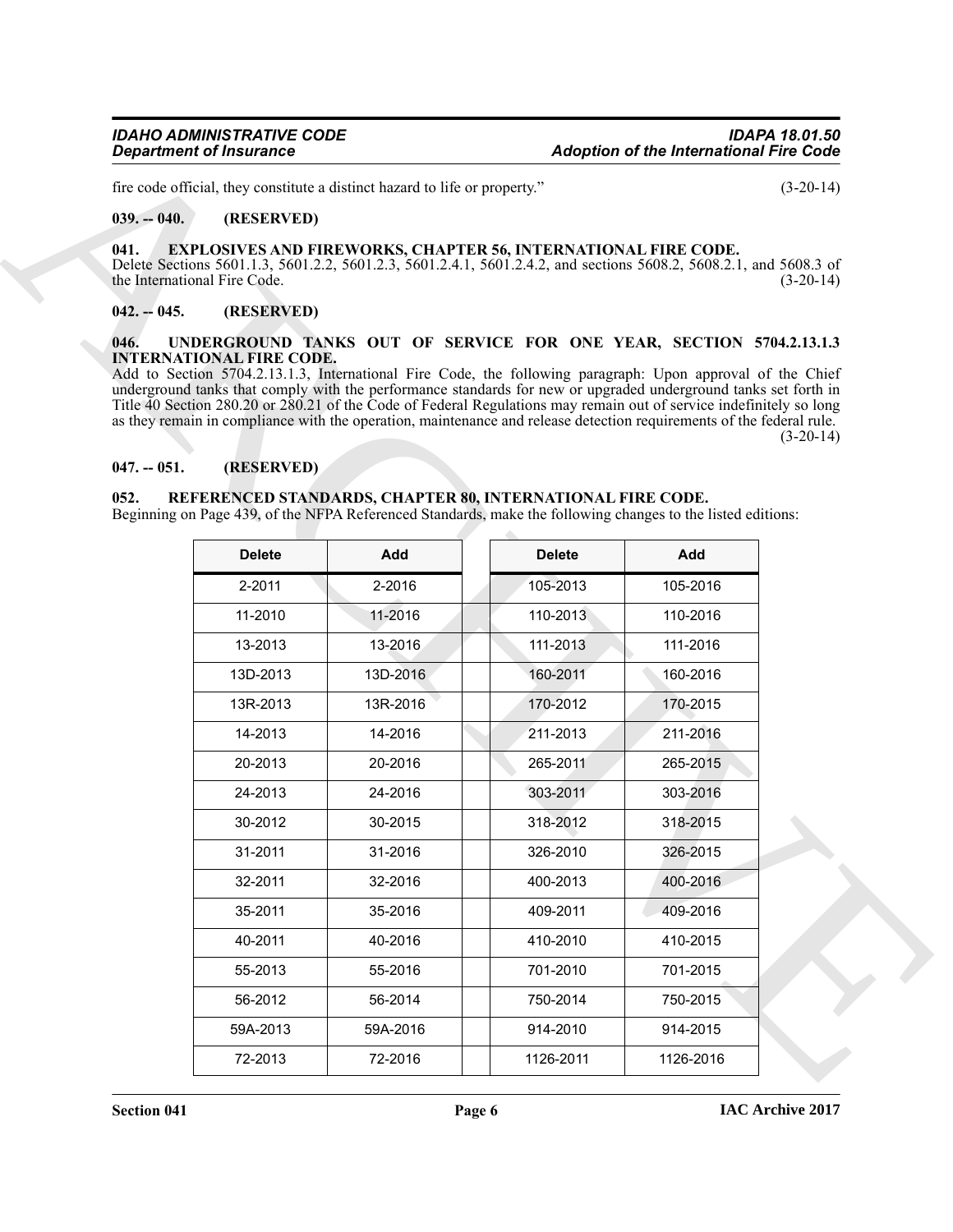# *IDAHO ADMINISTRATIVE CODE IDAPA 18.01.50* **Adoption of the International Fire Code**

| <b>Delete</b> | Add     | <b>Delete</b> | Add |
|---------------|---------|---------------|-----|
| 80-2013       | 80-2016 |               |     |

# <span id="page-6-0"></span>**053. -- 055. (RESERVED)**

# <span id="page-6-3"></span><span id="page-6-1"></span>**056. REFERENCES TO APPENDIX, INTERNATIONAL FIRE CODE.**

| Add<br><b>Delete</b><br><b>Delete</b><br>Add<br>80-2013<br>80-2016<br>$(3-29-17)$<br>(RESERVED)<br>$053. - 055.$<br>056.<br>REFERENCES TO APPENDIX, INTERNATIONAL FIRE CODE.<br>When this code references the appendix, the provisions of the appendix shall not apply unless specifically<br>incorporated by reference. The following appendixes of the International Fire Code are incorporated by reference:<br>$(5-3-03)$<br>01.<br><b>Appendix B, Fire Flow Requirements for Buildings.</b><br>$(5-3-03)$<br>Appendix C, Fire Hydrant Location and Distribution.<br>$(5-3-03)$<br>02.<br>03.<br><b>Appendix D, Fire Apparatus Access Roads.</b><br>$(4-2-08)$<br>To section D101.1 Scope, add the following sentence, "Driveways as described in section 503.7<br>a.<br>through 503.11 are not subject to the requirements of this appendix."<br>$(4-7-11)$<br>To section D102.1, after the phrase, by way of an approved fire apparatus access road, add the<br>b.<br>following "designed and maintained to support the imposed loads of the responding fire apparatus and shall be<br>surfaced so as to provide all-weather driving capabilities." And delete the remainder of the section.<br>$(4-7-11)$<br>To section D103.2 Grade. Add the following. "The gradient of the fire apparatus access road shall<br>c.<br>be within the limits established by the fire code official based on the capabilities of the responding fire departments<br>apparatus." Delete the remainder of the section and the exception.<br>$(4-7-11)$<br>04.<br><b>Appendix E, Hazard Categories.</b><br>$(5-3-03)$<br>05.<br>$(5-3-03)$<br><b>Appendix F, Hazard Rankings.</b><br>(RESERVED)<br>$057. - 999.$ |  |  |
|-----------------------------------------------------------------------------------------------------------------------------------------------------------------------------------------------------------------------------------------------------------------------------------------------------------------------------------------------------------------------------------------------------------------------------------------------------------------------------------------------------------------------------------------------------------------------------------------------------------------------------------------------------------------------------------------------------------------------------------------------------------------------------------------------------------------------------------------------------------------------------------------------------------------------------------------------------------------------------------------------------------------------------------------------------------------------------------------------------------------------------------------------------------------------------------------------------------------------------------------------------------------------------------------------------------------------------------------------------------------------------------------------------------------------------------------------------------------------------------------------------------------------------------------------------------------------------------------------------------------------------------------------------------------------------------------------------|--|--|
|                                                                                                                                                                                                                                                                                                                                                                                                                                                                                                                                                                                                                                                                                                                                                                                                                                                                                                                                                                                                                                                                                                                                                                                                                                                                                                                                                                                                                                                                                                                                                                                                                                                                                                     |  |  |
|                                                                                                                                                                                                                                                                                                                                                                                                                                                                                                                                                                                                                                                                                                                                                                                                                                                                                                                                                                                                                                                                                                                                                                                                                                                                                                                                                                                                                                                                                                                                                                                                                                                                                                     |  |  |
|                                                                                                                                                                                                                                                                                                                                                                                                                                                                                                                                                                                                                                                                                                                                                                                                                                                                                                                                                                                                                                                                                                                                                                                                                                                                                                                                                                                                                                                                                                                                                                                                                                                                                                     |  |  |
|                                                                                                                                                                                                                                                                                                                                                                                                                                                                                                                                                                                                                                                                                                                                                                                                                                                                                                                                                                                                                                                                                                                                                                                                                                                                                                                                                                                                                                                                                                                                                                                                                                                                                                     |  |  |
|                                                                                                                                                                                                                                                                                                                                                                                                                                                                                                                                                                                                                                                                                                                                                                                                                                                                                                                                                                                                                                                                                                                                                                                                                                                                                                                                                                                                                                                                                                                                                                                                                                                                                                     |  |  |
|                                                                                                                                                                                                                                                                                                                                                                                                                                                                                                                                                                                                                                                                                                                                                                                                                                                                                                                                                                                                                                                                                                                                                                                                                                                                                                                                                                                                                                                                                                                                                                                                                                                                                                     |  |  |
|                                                                                                                                                                                                                                                                                                                                                                                                                                                                                                                                                                                                                                                                                                                                                                                                                                                                                                                                                                                                                                                                                                                                                                                                                                                                                                                                                                                                                                                                                                                                                                                                                                                                                                     |  |  |
|                                                                                                                                                                                                                                                                                                                                                                                                                                                                                                                                                                                                                                                                                                                                                                                                                                                                                                                                                                                                                                                                                                                                                                                                                                                                                                                                                                                                                                                                                                                                                                                                                                                                                                     |  |  |
|                                                                                                                                                                                                                                                                                                                                                                                                                                                                                                                                                                                                                                                                                                                                                                                                                                                                                                                                                                                                                                                                                                                                                                                                                                                                                                                                                                                                                                                                                                                                                                                                                                                                                                     |  |  |
|                                                                                                                                                                                                                                                                                                                                                                                                                                                                                                                                                                                                                                                                                                                                                                                                                                                                                                                                                                                                                                                                                                                                                                                                                                                                                                                                                                                                                                                                                                                                                                                                                                                                                                     |  |  |
|                                                                                                                                                                                                                                                                                                                                                                                                                                                                                                                                                                                                                                                                                                                                                                                                                                                                                                                                                                                                                                                                                                                                                                                                                                                                                                                                                                                                                                                                                                                                                                                                                                                                                                     |  |  |
|                                                                                                                                                                                                                                                                                                                                                                                                                                                                                                                                                                                                                                                                                                                                                                                                                                                                                                                                                                                                                                                                                                                                                                                                                                                                                                                                                                                                                                                                                                                                                                                                                                                                                                     |  |  |
|                                                                                                                                                                                                                                                                                                                                                                                                                                                                                                                                                                                                                                                                                                                                                                                                                                                                                                                                                                                                                                                                                                                                                                                                                                                                                                                                                                                                                                                                                                                                                                                                                                                                                                     |  |  |
|                                                                                                                                                                                                                                                                                                                                                                                                                                                                                                                                                                                                                                                                                                                                                                                                                                                                                                                                                                                                                                                                                                                                                                                                                                                                                                                                                                                                                                                                                                                                                                                                                                                                                                     |  |  |
|                                                                                                                                                                                                                                                                                                                                                                                                                                                                                                                                                                                                                                                                                                                                                                                                                                                                                                                                                                                                                                                                                                                                                                                                                                                                                                                                                                                                                                                                                                                                                                                                                                                                                                     |  |  |
|                                                                                                                                                                                                                                                                                                                                                                                                                                                                                                                                                                                                                                                                                                                                                                                                                                                                                                                                                                                                                                                                                                                                                                                                                                                                                                                                                                                                                                                                                                                                                                                                                                                                                                     |  |  |

<span id="page-6-2"></span>

| <b>Appendix E, Hazard Categories.</b> | $(5-3-03)$ |
|---------------------------------------|------------|
|                                       |            |